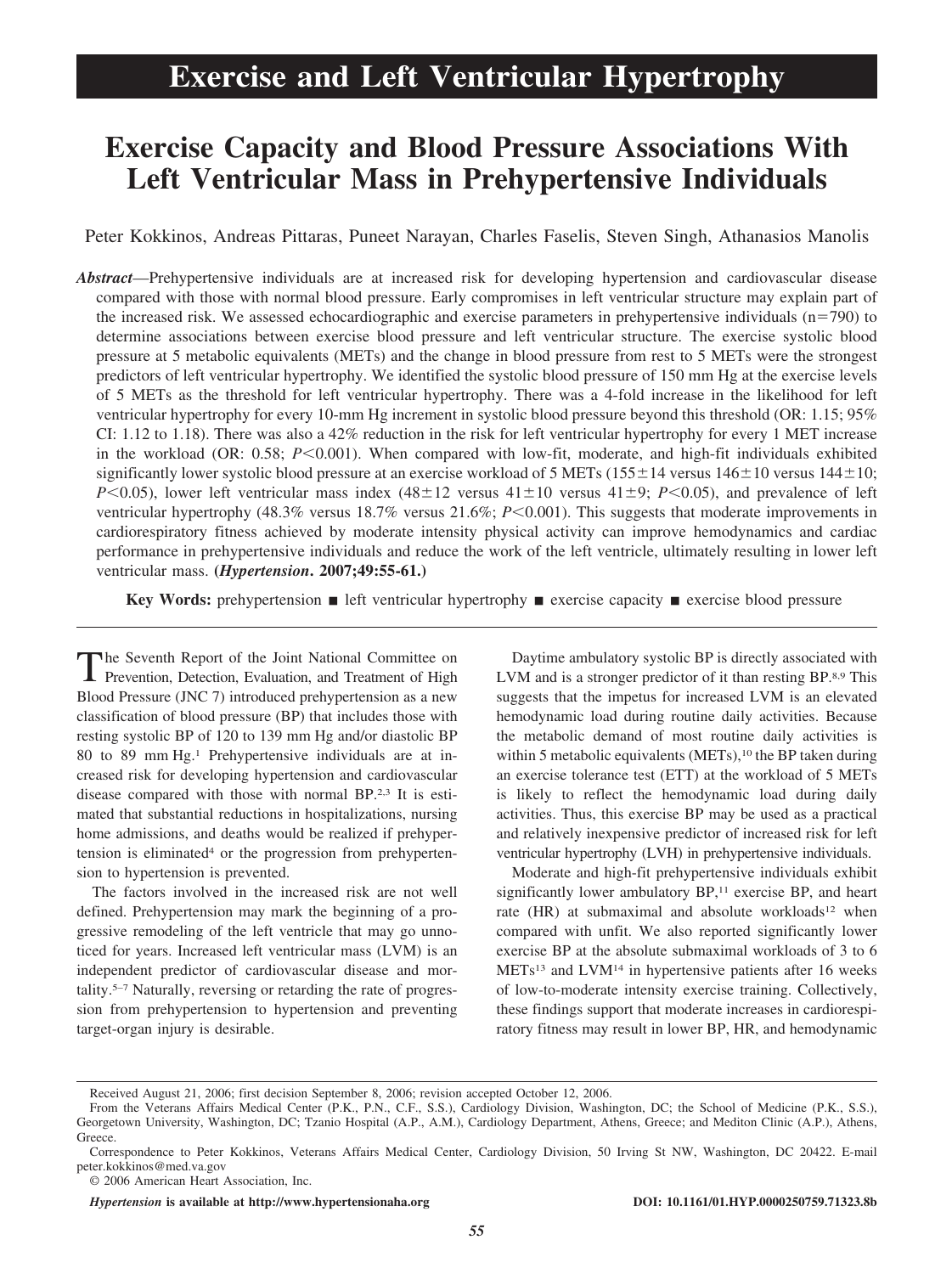load during physical exertion, such as routine daily activities. The lower hemodynamic load may lead to lower LVM. Thus, we echocardiographically assessed cardiac parameters and exercise BP in prehypertensive individuals to determine the associations among exercise capacity, BP, and left ventricular structure and function.

## **Methods**

#### **Participants**

From 1998 to 2005, we collected data on subjects from an outpatient clinic at Tzanio Hospital, Women's Social Welfare Clinic, and a private cardiology clinic (Mediton), located in Athens and Piraeus, Greece. Individuals scheduled for an ETT as a routine evaluation, preemployment requirement, or for participation in a health/fitness club, were considered for the study if they: (1) achieved  $\geq 90\%$  of the age-predicted maximal HR during the ETT with no evidence suggestive of ischemia based on the ACC/AHA guidelines<sup>15</sup>; (2) had resting BP <140/90 mm Hg; (3) did not use tobacco products for  $\geq$ 1 year; (4) were not alcoholics; (5) had no overt chronic disease; (6) were not taking any cardiac, antihypertensive, or any other medication that would affect BP; (7) did not use digoxin; (8) did not have sleep apnea; and (9) did not have history of an implanted pacemaker, congenital valvular heart disease, pre-excitation syndrome, left bundle branch block, and impaired chronotropic response.16

A total of 888 individuals met these criteria. The study was described in detail to all of the individuals. A written consent, as per local guidelines, was obtained to undergo an echocardiographic evaluation. Of those, 790 (408 men; mean age:  $50.1 \pm 11$ ; range: 20 to 77 years; and 382 women; mean age:  $53.7 \pm 9.9$ ; range: 20 to 79) had resting systolic BP between 120 and 139 mm Hg and diastolic 80 to 89 mm Hg, classified by JNC 7 as prehypertensive, $1$  and were included in this study. The study was approved by the local institutional review committee, and all of the procedures followed were in accordance with institutional guidelines.

To assess the effects of exercise capacity on cardiac and BP parameters, we established 3 fitness categories (low, moderate, and high) according to the peak exercise time achieved during ETT and age, as described in detail previously.<sup>11,17</sup>

#### **Resting BP Assessments**

Resting BP and HR were recorded before the ETT. BP measurements began after subjects were seated in a chair for 5 minutes with their backs supported and their arms supported at heart level. Proper cuff size was determined based on arm circumference. Systolic and diastolic BP levels were recorded as the first and fifth Korotkoff phases, respectively, using a mercury sphygmomanometer. Three BP readings were taken separated by 2 minutes between readings. The third reading was recorded as the resting BP, and BP classification for that individual was based on that reading. The HR at this time was recorded as the resting HR.

#### **Exercise Assessments**

The standard Bruce protocol<sup>18</sup> was used for all of the individuals. Exercise HR was recorded continuously. Exercise BP was assessed at the end of each stage, at peak exercise, and within 1, 3, and 6 minutes after the cessation of exercise. All of the resting and exercise BP assessments were made by indirect arm-cuff sphygmomanometer in the right arm.

Exercise capacity was recorded as peak exercise time in minutes. Peak exercise workload was estimated on the basis of the speed and grade of the treadmill and recorded as METs (1 MET equals 3.5 mL of oxygen uptake per kilogram of body weight per minute).18 Subjects were encouraged to exercise until volitional fatigue in the absence of symptoms or other indicators of ischemia. For more accurate estimated workload assessment of fitness, participants were not allowed to lean against handrails of the treadmill.

Additional parameters recorded were: body weight, height, smoking habits as reported by the patient, and history of diabetes and other chronic diseases. Body mass index (BMI) was calculated as weight (kilograms) divided by height squared (meters).

## **Echocardiographic Evaluations**

All of the echocardiographic studies were performed by a cardiologist blinded to the results of the exercise test using the ATL Ultra Mark (Advanced Technology Labs Inc) with a high-definition 3.2-MHz transducer. Left ventricular systolic dimension (LVSD) and left ventricular diastolic dimensions (LVDDs), interventricular septal (IVS) thickness, and posterior wall (PW) thickness were measured following the American Society of Echocardiography guidelines. LVM was calculated using the anatomically validated formula by Devereux<sup>19</sup>:LVM= $0.8\times$ [1.04 $\times$  (IVS+PW+LVDD)<sup>3</sup>-(LVDD)<sup>3</sup>]+ 0.6. LVM was then indexed to body size by dividing raw LVM by height in meters to the allometric power of 2.7 to obtain LVM index. LVH was defined as LVM index  $> 50$  g/m<sup>2.7</sup> for men and  $> 47$  g/m<sup>2.7</sup> women, as suggested by de Simone,<sup>20</sup> shown to predict event-free survival well.

Pulsed Doppler examination of the transmitral diastolic inflow was also performed. Measurements of the transmitral inflow were performed from the apical 4-chamber view, with the Doppler sample volume placed between the leaflet tips of the mitral valve during diastole. The following variables were obtained: e-wave velocity, a-wave velocity, e-wave to a-wave ratio, and deceleration time of e-wave velocity. To minimize variability, 5 cardiac cycles were read and averaged. All of the echocardiographic data were read at the end of the study by a cardiologist, blinded to the results of all of the other tests related to the study. Only tracings with optimal visualization were used. In our echocardiographic laboratory, the range of intraobserver variability by a single reader is 0 to 1.5 mm for left ventricular cavity dimensions and 0 to 0.5 mm for wall thickness.

#### **Data Analysis**

Continuous variables are presented as mean $\pm$ SD. One-way ANOVA was performed to identify gender differences for age, body weight, BMI, and HR and BP measurements at rest and during exercise. Interactions between BP groups and gender for the exercise BP were tested. One-way ANOVA was also applied to identify differences in age, body weight, BMI, resting HR, and BP among the 3 fitness categories. The Bonferroni rule to correct for inflation in the type I error was applied with multiple comparisons. Normality of the dependent variables was assessed by the Kolmogorov–Smirnov test. Equality of variances was assessed by the Levene test. Fixed-effects general linear models were applied to evaluate differences on echocardiographic and exercise parameters among the fitness categories after controlling for age and BMI as potential confounders.

Simple regression analyses were performed to assess the relationship among resting BP, exercise, and echocardiographic parameters and subject characteristics. Multiple logistic regression analysis was applied to evaluate the association between BP at various exercise intensities on the likelihood of having LVH after controlling for age, BMI, and resting BP. Similarly, deviance residuals were used to evaluate models goodness of fit. Cutoff analysis was used to determine the BP threshold for LVH.

All of the reported *P* values are based on 2-sided *t* tail test. *P* value -0.05 was considered as statistically significant. All of the statistical analyses were performed in SPSS software (SPSS version 11.5, SPSS Inc).

#### **Results**

## **Baseline Characteristics**

Men were significantly younger than women (age:  $50 \pm 11$ ) years versus  $53 \pm 10$  years;  $P \le 0.001$ ) and had higher body weight in kilograms  $(81.0 \pm 9.1 \text{ versus } 66.0 \pm 10.5; P \le 0.001)$ and BMI  $(26.8 \pm 2.5 \text{ versus } 24.9 \pm 3.7; P < 0.001)$  but similar resting BP  $(129 \pm 10/76 \pm 8 \text{ mm Hg}$  versus  $128 \pm 10/$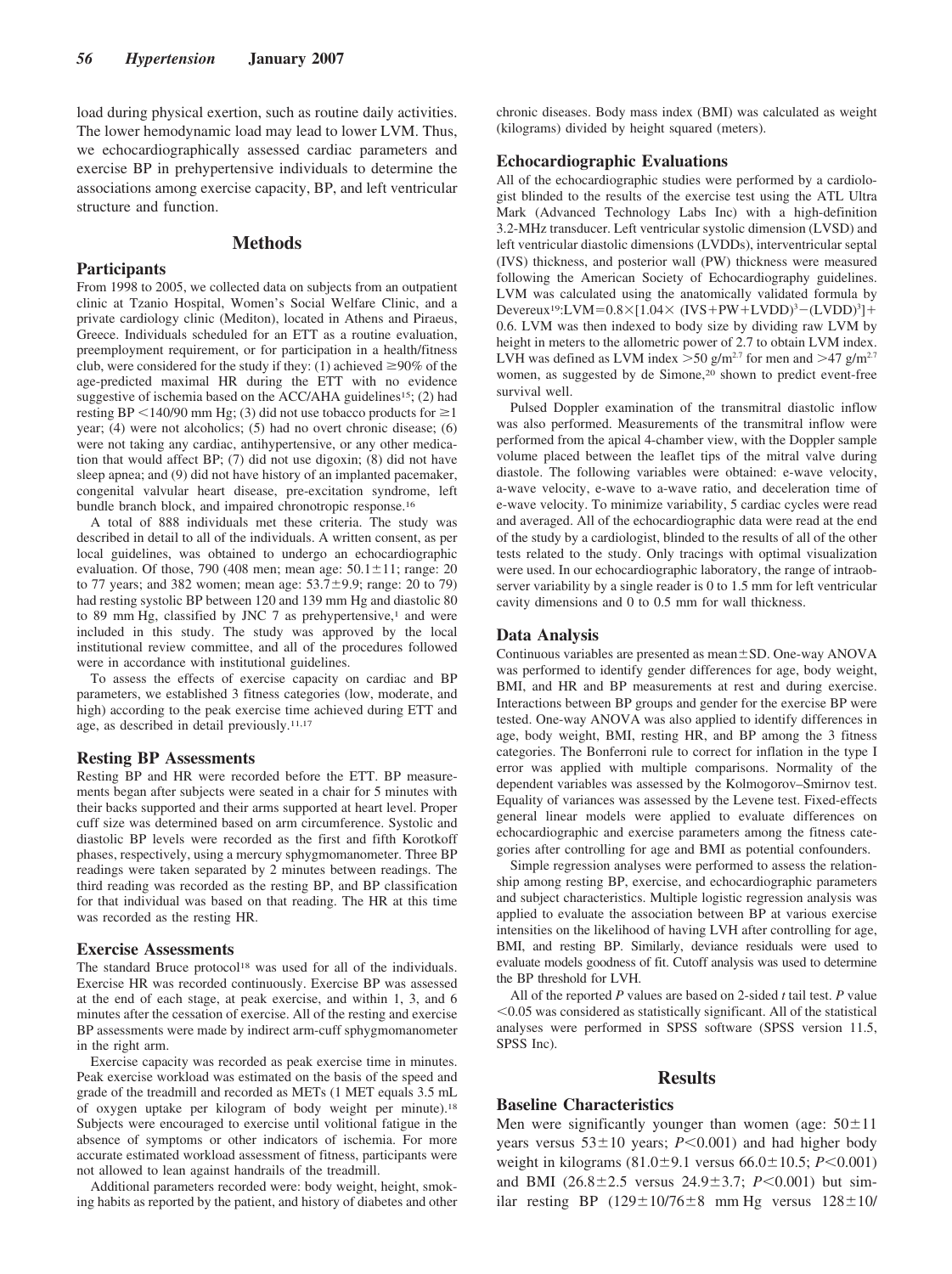|                                    |  | <b>TABLE 1. Resting and Exercise Parameters for</b> |  |
|------------------------------------|--|-----------------------------------------------------|--|
| <b>Prehypertensive Individuals</b> |  |                                                     |  |

| Variable                      |                 |
|-------------------------------|-----------------|
| No. of participants           | 790             |
| Age, y                        | $52 + 10$       |
| Weight, kg                    | $73.6 \pm 12.5$ |
| BMI, $q/m^2$                  | $25.9 + 3.3$    |
| Rest HR, bpm                  | $79 + 8$        |
| Rest systolic BP, mm Hg       | $131 \pm 6$     |
| Rest diastolic BP, mm Hq      | $77 + 8$        |
| Exercise HR at 5 METs, bpm    | $116 + 15$      |
| Systolic BP at 5 METs, mm Hg  | $148 + 12$      |
| Diastolic BP at 5 METs, mm Hg | $81 + 7$        |
| Exercise HR at 7 METs, bpm    | $135 + 17$      |
| Systolic BP at 7 METs, mm Hg  | $165 + 17$      |
| Diastolic BP at 7 METs, mm Hg | $84 + 7$        |
| Peak exercise HR, bpm         | $163 + 15$      |
| Peak exercise SBP, mm Hg      | $183 + 18$      |
| Peak exercise DBP, mm Hg      | $87 + 7$        |
| Peak exercise time, min       | $9.2 + 2.0$     |
| Peak workload, METs           | $8.5 \pm 1.5$   |

Data are number or mean $\pm$ SD.

 $75\pm8$  mm Hg). There was no intragender-by-BP group interaction for all of the exercise BP variables considered  $(P>0.6)$ , and, therefore, the data were not stratified by gender.

## **Clinical Characteristics and Exercise Parameters**

Clinical characteristics and exercise parameters for the entire group are presented in Table 1. Comparisons among the fitness groups are presented in Table 2. Age was significantly lower in the moderate-fit group ( $P \le 0.01$ ), and BMI was significantly lower in the high-fit individuals  $(P<0.01)$ . The resting systolic BP was similar among groups, but resting diastolic BP was significantly higher in the low-fit compared with the high-fit group  $(78\pm7$  versus  $77\pm8$  versus  $75\pm8$  mm Hg;  $P < 0.01$ , for low, moderate, and high-fit groups, respectively). Similarly, resting HR was significantly higher in the low-fit group compared with other 2 groups (*P*-0.01). Thus, age, diastolic BP, and BMI were used as covariates when appropriate.

## **Exercise Parameters and Fitness Categories**

Moderate- and high-fit individuals had significantly lower HR and BP at 5 METs and 7 METs compared with low-fit individuals (P<0.01). The rate-pressure product at 5 METs and 7 METs was significantly different among all of the fitness groups along with peak exercise time and METs (*P*-0.01). Peak exercise systolic BP was lower only in the high-fit individuals compared the other 2 groups  $(P<0.01)$ . Peak HR and rate-pressure product were similar among the fitness groups (Table 2).

## **Echocardiographic Parameters and Fitness Categories**

LVM index was related to age  $(r=0.43; P<0.001)$ , BMI  $(r=0.17; P<0.001)$ , exercise BP at 5 METs  $(r=0.67;$ 

| Variable                               | Low Fit<br>$(n=176)$ | Moderate Fit<br>$(n=401)$ | High Fit<br>$(n=213)$ |  |
|----------------------------------------|----------------------|---------------------------|-----------------------|--|
|                                        | $53 + 11$            | $51 \pm 10^*$             | $54 + 10$             |  |
| Age, y                                 |                      |                           |                       |  |
| Weight, kg                             | $74 + 13$            | $76 + 12$                 | $69 + 12*$            |  |
| BMI, $g/m2$                            | $26.8 \pm 3.7$       | $26.1 \pm 209$            | $24.7 \pm 3.4$        |  |
| Rest HR, bpm                           | $83 + 9*$            | $79 + 8$                  | $77 + 6$              |  |
| Rest systolic BP, mm Hg                | $131 + 7$            | $132 + 6$                 | $130 + 6$             |  |
| Rest diastolic BP, mm Hq               | $78 + 7$             | $77 + 7$                  | $75 + 8*$             |  |
| Systolic BP at 5 METs, mm Hq           | $155 + 14*$          | $146 + 10$                | $144 + 10$            |  |
| Diastolic BP at 5 METs, mm Hq          | $83 + 7*$            | $80 \pm 7$                | $79 + 7$              |  |
| HR at 5 METs, bpm                      | $127 + 16$           | $115 + 13$                | $110 + 14$            |  |
| Rate-pressure product at 5 METs        | 19 292 ± 3193†       | $16641 \pm 2256$          | 15 511 ± 2212         |  |
| Systolic BP at 7 METs, mm Hq           | $177 \pm 17$ *       | $164 + 16$                | $160 + 15$            |  |
| Diastolic BP at 7 METs, mm Hq          | $87 + 8*$            | $84 \pm 7$                | $82 + 7$              |  |
| HR at 7 METs, bpm                      | $145 + 18$           | $134 + 16$                | $126 + 14$            |  |
| Rate-pressure product at 7 METs        | $25.853 \pm 3949$    | $21772 \pm 3407$          | 19 984 ± 2748         |  |
| Systolic BP at peak exercise, mm Hq    | $183 + 18$           | $179 + 19$                | $176 + 18*$           |  |
| Diastolic BP at peak exercise, mm Hq   | $88\pm8$             | $87 + 7$                  | $86 + 7$              |  |
| Peak HR, bpm                           | $158 + 19$           | $166 + 14$                | $163 + 15$            |  |
| Rate-pressure product at peak exercise | 29 257 ± 4156        | 29 $982 \pm 3838$         | 28 997 ± 3425         |  |
| Peak exercise time, min                | $6.6 + 1.6 +$        | $9.7 \pm 1.2$             | $10.3 \pm 1.6$        |  |
| <b>METs</b>                            | $6.4 \pm 1.2$        | $8.8 + 0.8$               | $9.5 + 1.1$           |  |

| TABLE 2. Resting and Exercise Parameters for Prehypertensive Individuals |
|--------------------------------------------------------------------------|
| According to Fitness Levels                                              |

\*Different from other fitness groups (*P*-0.01).

†Differences among all fitness groups (*P*-0.01).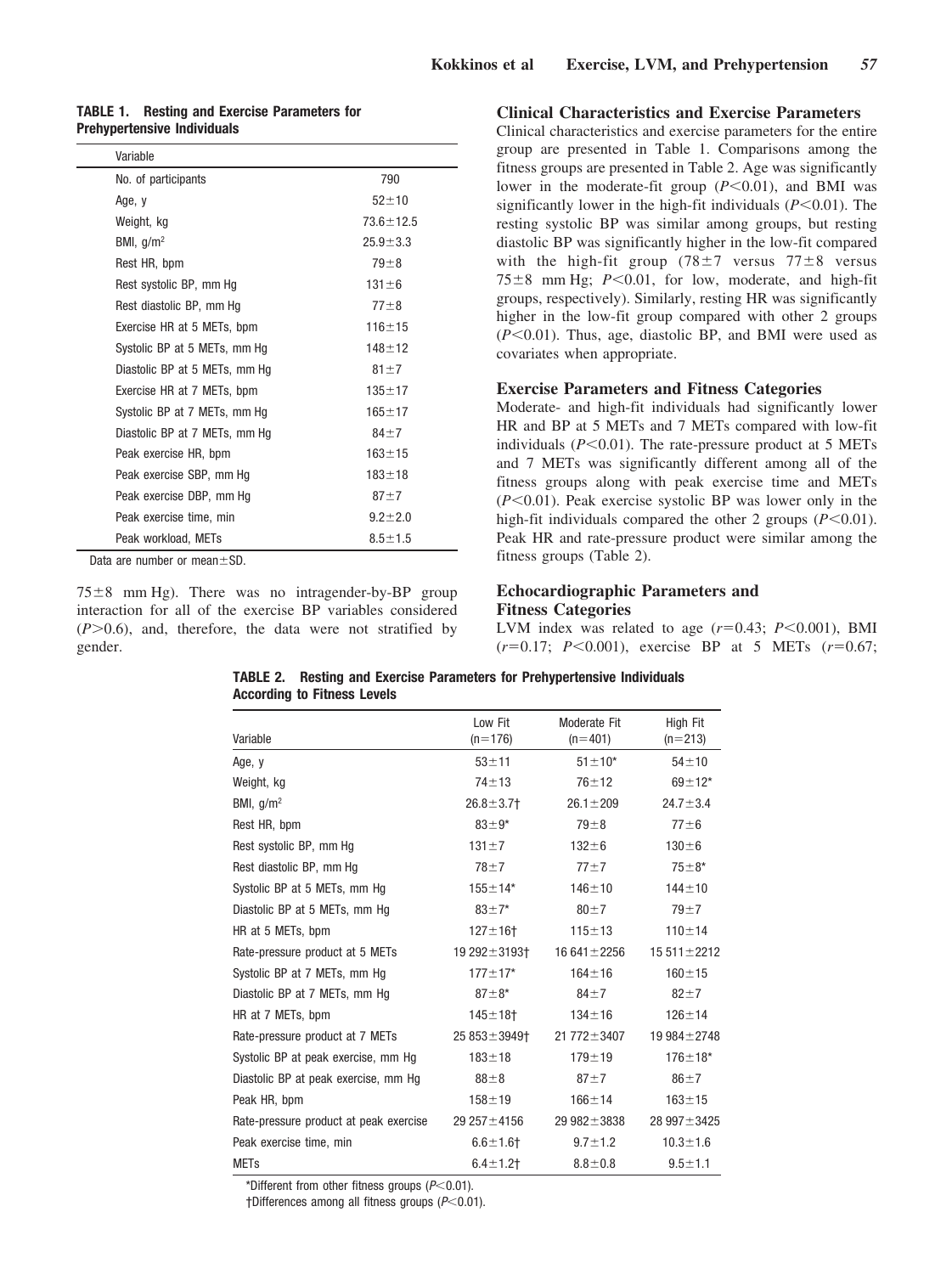| Variable                | Low Fit<br>$(n=176)$ | Moderate Fit<br>$(n=401)$ | High Fit<br>$(n=213)$ |
|-------------------------|----------------------|---------------------------|-----------------------|
| PW, mm                  | $9.9 \pm 1.2^*$      | $9.6 \pm 0.9$             | $9.4 \pm 0.9$         |
| IVS, mm                 | $10.4 \pm 1.1*$      | $10.0 \pm 0.9$            | $9.8 \pm 0.9$         |
| LVDD, mm                | $49.0 \pm 3.2*$      | $48.2 \pm 2.9$            | $47.5 \pm 2.8$        |
| LVSD, mm                | $27.1 \pm 3.2$       | $26.7 \pm 3.4$            | $26.0 \pm 3.0*$       |
| $LVM$ , g               | $184 \pm 43$ *       | $170 + 35$                | $162 + 34$            |
| LVM index, $q/m^{2.7}$  | $48 + 12^{*}$        | $41 + 10$                 | $41 + 9.3$            |
| Individuals with LVH, % | $48.3*$              | 18.7                      | 21.6                  |
| e-wave, m/s             | $0.61 \pm 0.13$ *    | $0.69 - 0.12$             | $0.70 \pm 0.13$       |
| a-wave, m/s             | $0.62 \pm 0.11$      | $0.60 \pm 0.12$           | $0.59 \pm 0.10$       |
| e/a wave                | $1.0 \pm 0.3*$       | $1.2 \pm 0.3$             | $1.2 \pm 0.3$         |
| Deceleration time, s    | $232 + 22*$          | $221 \pm 20$              | $219 + 20$            |

**TABLE 3. Echocardiographic Parameters for Prehypertensive Individuals According to Fitness Levels**

\*Different from other fitness groups (*P*-0.05).

*P*<0.001) and 7 METs (*r*=0.74; *P*<0.001), maximal exercise BP  $(r=0.63; P<0.001)$ , and resting BP  $(0.40; P<0.001)$ . LVM index and peak METs were inversely related  $(r=-0.44;$ *P*-0.001).

Echocardiographic comparisons among the fitness groups are presented in Table 3. After controlling for age, BMI, and resting diastolic BP, the low-fit individuals had significantly higher IVS and PW thickness, LVM, LVM index, and LVDD than the moderate- and high-fit individuals (*P*-0.01). In addition, the e-wave, e/a wave ratio, and deceleration time were also significantly different (*P*<0.01). LVH was more prevalent in the low-fit individuals (48.3% versus 18.7% versus 21.6%, *P*<0.001, for low-, moderate-, and high-fit groups, respectively).

## **LVH Predictors**

To determine associations between LVM and exercise parameters and the strongest predictors of LVH, we applied simple and multiple logistic regression analyses. We observed strong associations between LVM index and BP at all levels of exercise  $(r=0.67, r=0.74,$  and  $r=0.63$  for BP at 5 METs, 7 METs, and peak exercise, respectively; all  $P$  values  $\leq 0.001$ ) and weaker associations between resting BP and LVM index  $(r=0.40; P<0.001)$ . LVM index was inversely associated with the MET level with  $(r = -0.44; P < 0.00)$ .

We then applied multiple logistic regression analysis to determine predictors of LVH. To avoid colinearity between the BP variables at different exercise levels (5 METs, 7 METs, and peak exercise) and the change in BP from rest to a specific exercise level, we created several models, each to include the BP of only 1 exercise level.

After adjusting for resting systolic BP, BMI, and age, the strongest predictors of LVH were exercise systolic BP at 5 METs (OR: 1.15; 95% CI: 1.12 to 1.18), followed by the change in systolic BP from rest to 5 METs (OR: 1.14; 95% CI: 1.11 to 1.17) and systolic BP from rest to 7 METs BP (OR: 1.13; 95% CI: 1.11 to 1.16). Resting and peak exercise systolic BP were substantially weaker predictors. There was also a 42% reduction in the risk for LVH for every 1 MET increase in the workload (OR:  $0.58$ ;  $P < 0.001$ ).

| <b>TABLE 4.</b> | <b>Echocardiographic and Exercise Parameters for</b>              |
|-----------------|-------------------------------------------------------------------|
|                 | Prehypertensive Individuals According to Blood Pressure at 5 METs |

| Variables              | Systolic BP<br>$<$ 150 mm Hq<br>$(n=430)$ | Systolic BP<br>$\geq$ 150 mm Hq<br>$(n=360)$ |  |
|------------------------|-------------------------------------------|----------------------------------------------|--|
| PW, mm                 | $9.1 \pm 0.6*$                            | $10.3 \pm 1.0$                               |  |
| IVS, mm                | $9.60.4 \pm 0.7*$                         | $10.6 \pm 1.0$                               |  |
| LVDD, mm               | $47.0 \pm 2.6*$                           | $50.0 \pm 2.6$                               |  |
| LVSD, mm               | $25.6 \pm 3.0$                            | $28.0 \pm 3.2^*$                             |  |
| LVM, q                 | $152 + 24*$                               | $195 + 38$                                   |  |
| LVM index, $q/m^{2.7}$ | $36.6 \pm 6.3*$                           | $49.8 \pm 10.2$                              |  |
| e-wave, m/s            | $0.74 \pm 0.10*$                          | $0.60 \pm 0.13$                              |  |
| a-wave, m/s            | $0.55 \pm 0.08$                           | $0.66 \pm 0.12$                              |  |
| e/a wave               | $1.3 \pm 0.2^*$                           | $0.9 + 0.3$                                  |  |
| Deceleration time, s   | $214 \pm 16^*$                            | $235 + 21$                                   |  |
| Exercise time, min     | $9.9 \pm 1.6^*$                           | $8.2 \pm 2.1$                                |  |
| <b>METs</b>            | $9 + 1.1*$                                | $7.7 \pm 1.6$                                |  |

\*Difference between the groups (*P*-0.001).

Cutoff analysis revealed that the threshold for LVH was  $\geq$ 150 mm Hg for systolic BP at 5 METs and  $\geq$ 20 mm Hg change from rest to exercise at 5 METs. For the prehypertensive individuals, there was a 4-fold increase in the likelihood for LVH for every 10-mm Hg increments above this threshold. For exercise systolic BP at 5 METs, the sensitivity and specificity of the test were 86.3% and 71.4%, respectively. The positive and negative predictive values were 52.2% and 93.5%, respectively.

We also stratified the data based on the exercise systolic BP and compared those who achieved and exceeded systolic BP of 150 mm Hg at 5 METs and those whose systolic BP was <150 mm Hg. After adjusting for age, BMI, and resting BP, we noted that all of the echocardiographic parameters assessed were significant differences and more favorable in those with systolic  $BP < 150$  mm Hg (Table 4). In addition, there were significantly more individuals who achieved a systolic BP of  $\geq 150$  mm Hg in the low-fit versus moderateand high-fit groups (67.6% versus 39.7% versus 31.5%, respectively;  $P \leq 0.001$ ).

## **Discussion**

Prehypertensive individuals are at an increased risk for developing hypertension and cardiovascular disease.2,3 Because LVH is a powerful and independent predictor of cardiovascular morbidity and mortality,5–7 early compromises in LV structure may explain part of the increased risk. The findings of this retrospective study support that LVH is prevalent in prehypertensive individuals ,especially in those with low exercise capacity. Furthermore, the presence of LVH can be predicted by the systolic BP at exercise level of 5 METs or the change in systolic BP from rest to the exercise levels of 5 METs. In this group, the likelihood of having LVH increased by 4-fold for every 10-mm Hg increment above the exercise systolic BP threshold of 150 mm Hg (Table 5). More than 86% (176 of 204) of the individuals with LVH who achieved or exceeded the systolic BP threshold of 150 mm Hg were correctly identified as having LVH (sensitivity of test).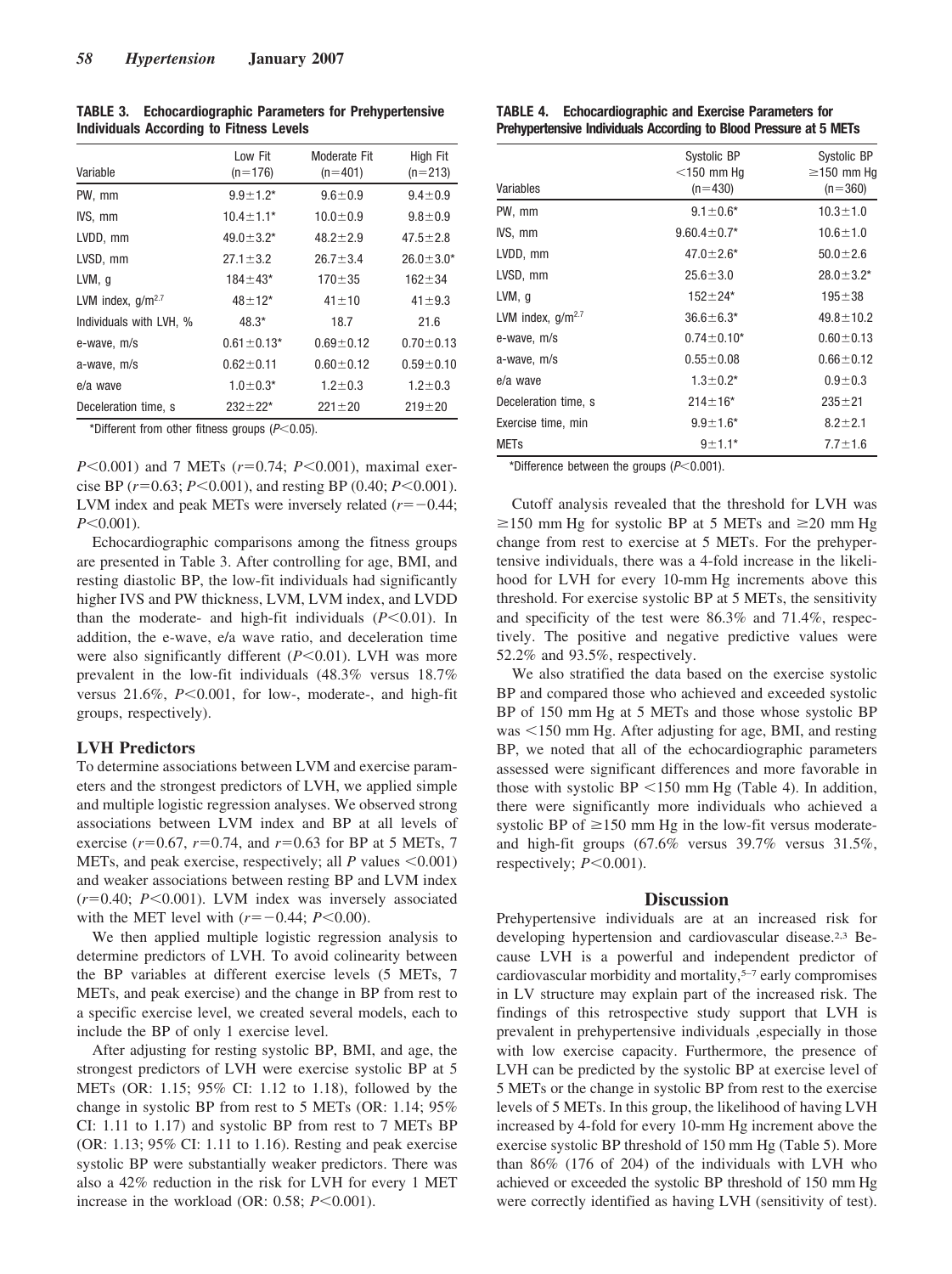| Variables          | Coefficient $(\beta)$ | SE    | Walt $x^2$ | 0R   | 95% CI        | Ρ       |
|--------------------|-----------------------|-------|------------|------|---------------|---------|
| SBP at 5 METs      | 0.141                 | 0.021 | 107.6      | 1.15 | $1.12 - 1.18$ | < 0.001 |
| 5-MET ASBP         | 0.138                 | 0.013 | 107.9      | 1.14 | $1.11 - 1.17$ | < 0.001 |
| 7-MET ASBP         | 0.131                 | 0.011 | 147.1      | 1.14 | $1.11 - 1.16$ | < 0.001 |
| SBP at 7 METs      | 0.126                 | 0.011 | 140.1      | 1.13 | $1.11 - 1.15$ | < 0.001 |
| Peak exercise SBP  | 0.079                 | 0.008 | 107.2      | 1.08 | $1.01 - 1.15$ | 0.016   |
| <b>Resting SBP</b> | 0.102                 | 0.017 | 35.9       | 1.10 | $1.10 - 1.15$ | < 0.001 |

**TABLE 5. Multiple Logistic Regression Analysis for Predictors of LVH in Prehypertensive Individuals**

SBP indicates systolic BP.

Approximately 94% of those who achieved systolic BP levels below this threshold were identified as not having LVH (negative predictive value). The sensitivity of 86% is substantially higher than the 6% to 53% range offered by standard ECG criteria.21,22

The clinical implications of these finding are significant. First, the exercise level of 5 METs can be achieved easily by most and especially older individuals. Second, the relatively lower treadmill speed at an exercise intensity of 5 METs reduces patient arm movement and interference with the auscultation of BP and, therefore, allows for a more accurate assessment; thus, observer error is substantially reduced. Third, the high sensitivity and negative predictive value of the exercise BP at 5 METs allows a great degree of confidence that the presence of LVH is unlikely. Because of the wide use of exercise stress testing, exercise systolic BP at 5 METs along with the change in systolic BP from rest to exercise can be easily applied in a clinical setting to assess the likelihood of LVH in prehypertensive individuals.

An exaggerated systolic BP at peak exercise, usually defined as systolic  $BP > 210$  mm Hg, has been reported by some as the predictor of LVH.23,24 Others, however, questioned such relationship.25 Our data support that the systolic BP at 5 METs is a substantially stronger predictor of LVH than that observed for the peak systolic BP (OR: 1.154; 95% CI: 1.12 to 1.18 versus OR: 1.09: 95% CI: 1.07 to 1.11, for systolic BP at 5 METs and peak exercise, respectively). In fact, peak systolic BP exhibited similar predictive value with resting BP (Table 5). Unfortunately, early studies only considered peak exercise BP, and, therefore, direct comparisons with our findings are limited. In a recent study, the investigators reported that prehypertensive, sedentary individuals exhibited significantly higher BP at low exercise levels ( $\approx$ 3 METs) and greater left ventricular wall thickness compared with sedentary and normotensive subjects.26 In another study, significant associations were noted only among the exercise BP at 5 METs, wall thickness, and LVM.27

The findings of our study also support that improved physical fitness may prevent or at least attenuate the development of LVH. Moderate- and high-fit prehypertensive individuals had significantly lower left ventricular wall thickness and LVM and more favorable indexes of cardiac function than low-fit individuals. The prevalence of LVH was significantly higher in the low-fit individuals (48.3% versus 18.7% versus 21.6%; Table 3), and the likelihood of LVH

was reduced by 42% for every 1-MET increase in exercise capacity.

The mechanisms by which improved fitness moderates LVM are not within the scope of this study. However, the findings generate some speculation. High-intensity aerobic exercise training has been shown to improve cardiac performance and reduce the work of the heart during submaximal workloads in young individuals.28 –30 The improvement is attributed to hemodynamic changes that include a lower HR at a given cardiac output,28 the result of increased enddiastolic volume, and the consequent enhanced left ventricular performance,<sup>29</sup> as well as a reduced afterload attributed to lower peripheral resistance.<sup>28</sup> The reduction in cardiac work is also accompanied by a lower myocardial oxygen demand and consumption.30

The current findings fit this profile. Note that the systolic BP, HR, and rate-pressure product at the absolute submaximal workload of 5 METs are significantly lower in the moderate- and high-fit individuals when compared with low-fit individuals (Table 3). Subsequently, the workload of the left ventricle will also be lower. Because the metabolic demand of most routine daily activities is  $\approx$  5 METs, it is reasonable to assume that the hemodynamic load during routine daily activities for the moderate- and high-fit individuals will also be substantially lower when compared with the low-fit individuals. Consequently, the impetus for an increase in LVM is attenuated.

This view is supported by our previous findings. We reported that moderate- and high-fit prehypertensive individuals exhibit significantly lower ambulatory BP,<sup>11</sup> exercise BP, and HR at submaximal and absolute workloads<sup>12</sup> when compared with unfit. We also reported significantly lower exercise BP at the absolute submaximal workloads of 3 to 6 METs13 and LVM14 in hypertensive patients after 16 weeks of low-to-moderate–intensity exercise training.

Our findings regarding the association between fitness levels and LV structure and function have significant public health implications. Recent reports estimate that  $\approx$ 45 million American adults are prehypertensive.31 The development and or progression of LVH in this population may be attenuated by moderate increases in cardiorespiratory fitness. We also like to emphasize that the degree of fitness necessary for the health benefits seems to require relatively low physical effort. Note that LVM was significantly lower in our moderate-fit group compared with low-fit, with no additional reduction observed for the high-fit group. The average MET level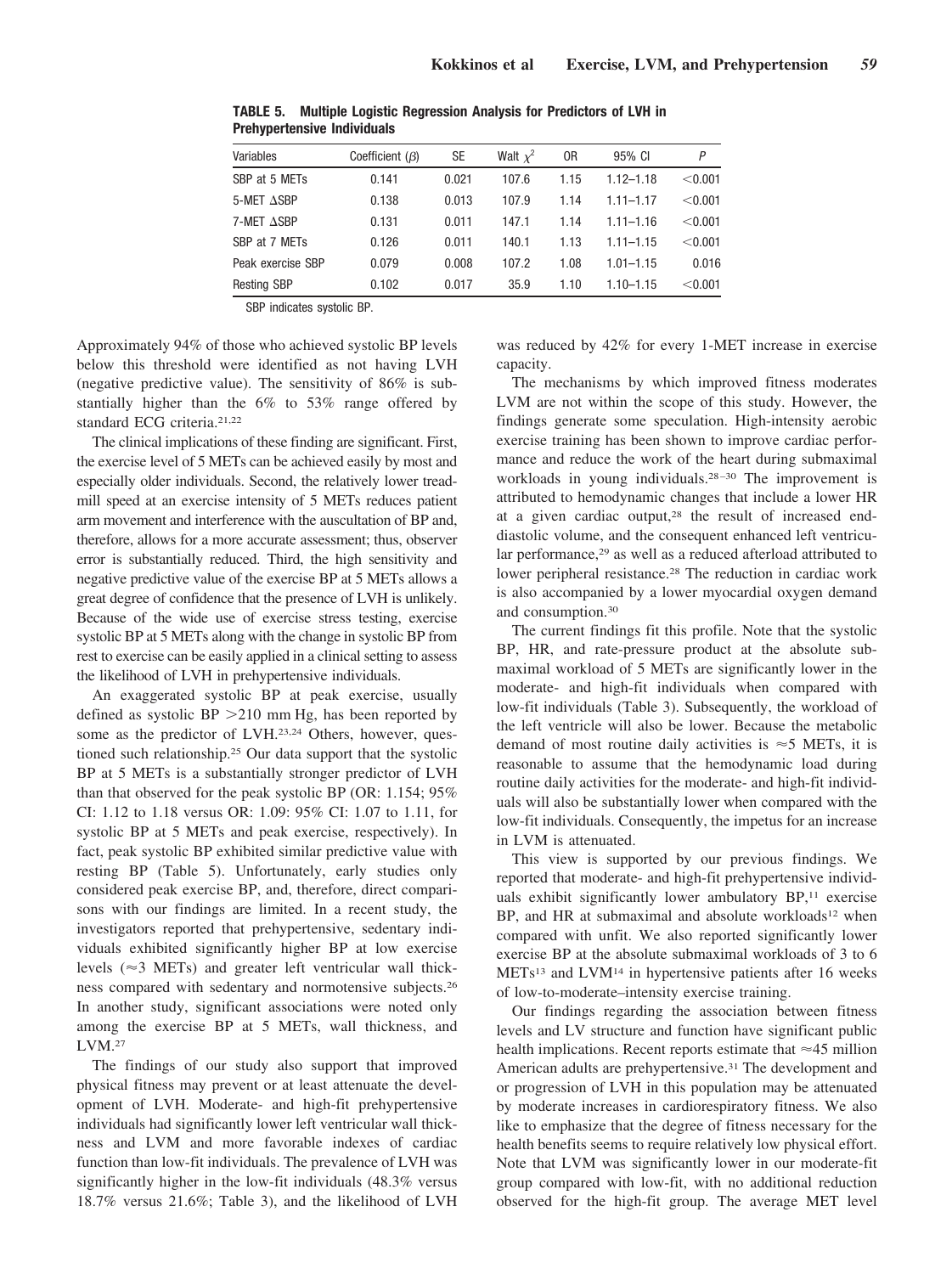achieved by the moderate-fit group was  $8.8 \pm 0.8$ . This fitness level is easily achieved by most middle-aged and older individuals by a brisk walk of 30 to 40 minutes most days of the week.32 This is in accordance with the JNC 7 strong recommendations that lifestyle modifications be used as the primary preventive strategy for all prehypertensive individuals.1 Based on our findings, the subgroup of prehypertensive individuals at highest risk is the low-fit group. These individuals can be easily identified by the systolic BP response at the workload of 5 METs and targeted for a more aggressive lifestyle modification. However, our findings are based on a retrospective design and future prospective studies are necessary to confirm our findings.

## **Limitations**

The present study is cross-sectional and, therefore, has several limitations. Because of the design, we cannot provide causal relationships but only state hypotheses that could be evaluated in randomized clinical trials. BP classifications were based on 3 reading taken during 1 visit. It is likely that the resting BP would be slightly elevated as an anticipatory response to the exercise test. Thus, it is conceivable that for some truly normotensive individuals with BP in the upper range of normal BP  $(<120/80$  mm Hg), the BP readings before the ETT were elevated enough to artificially place them in the prehypertension category. Our study population consists of white Greeks, leaner than Americans of similar age, and may not represent other populations or ethnic groups.

## **Conclusions**

Our findings provide evidence that the systolic BP at the workload of 5 METs is a strong and practical predictor of LVH in prehypertensive individuals. A 4-fold increase in the risk of LVH was noted for every 10-mm Hg rise in systolic BP beyond the threshold of 150 mm Hg at this exercise level of 5 METs.

Our findings also support an inverse association between LVM and exercise capacity. For every 1-MET increase in the workload we noted a 42% reduction in the risk for LVH. However, we must emphasize that our statements are based on a retrospective design and that future prospective studies are necessary to confirm our findings.

## **Perspectives**

Our findings suggest that low exercise capacity fosters the development of LVH independent of resting BP levels. Moreover, prehypertensive individuals with low exercise capacity are identified as a high-risk subgroup for developing LVH. Prospective studies should assess whether increased fitness can lead to regression of LVM and a more favorable LV function in this subgroup.

None.

## **Disclosures**

#### **References**

1. Chobanian AV, Bakris GL, Black HR, Cushman WC, Green LA, Izzo Jr JL, Jones DW, Matterson BJ, Oparil S, Wright Jr JT, Roccela EJ. The Seventh Report of the Joint National Committee on Prevention, Detection, Evaluation, and Treatment of High Blood Pressure. *Hypertension.* 2003;42:1206 –1252.

- 2. Vasan RS, Larson MG, Leip EP, Kannel WB, Levy D. Assessment of frequency of progression to hypertension in non-hypertensive participants in the Framingham Heart Study. *Lancet.* 2001;358:1682–1686.
- 3. Liszka HA, Mainous AG III, King DA, Everett CJ, Egan BM. Prehypertension and cardiovascular morbidity. *Ann Fam Med.* 2005;3:294 –299.
- 4. Russell LB, Valiyeva E, Carson JL. Effects of prehypertension on admissions and deaths. *Arch Intern Med.* 2004;164:2119 –2124.
- 5. Koren MJ, Devereux RB, Casale PN, Savage DD, Laragh JH. Relation of left ventricular mass and geometry to morbidity and mortality in men and women with essential hypertension. *Ann Intern Med.* 1991; 114:345–352.
- 6. Levy D, Garrison RJ, Savage DD, Kannel WB, Castelli WP. Prognostic implications of echocardiographically determined left ventricular mass in the Framingham Heart Study. *N Engl J Med.* 1990;322:1561–1566.
- 7. Bikkina M, Levy D, Evans JC, Larson MG, Benjamin EJ, Wolf PA, Castelli WP. Left ventricular mass and risk of stroke in an elderly cohort. *JAMA.* 1994;272:33–36.
- 8. Verdecchia P. Prognostic value of ambulatory blood pressure. *Hypertension.* 2000;35:844 – 851.
- 9. Polonia J. Martin L, Bravo-Maria D, Macedo F, Coutinho J, Simoes L. Higher left ventricular mass in normotensives with exaggerated blood pressure response to exercise is associated with higher ambulatory blood pressure. *Eur Heart J.* 1992;13(suppl A):30 –36.
- 10. American College of Sports Medicine. *ACSM's Guidelines for Exercise Testing and Prescription*. 6th ed. Baltimore, MD: Lippincott Williams, Wilkins; 2000.
- 11. Kokkinos P, Pittaras A, Manolis A, Panagiotakos D, Narayan P, Manjoros D, Amdur R, Singh S. Exercise capacity and 24-h blood pressure in prehypertensive men and women. *Am J Hyperten.* 2006;19:251–258.
- 12. Kokkinos P, Pittaras A, Coutoulakis E, Colleran J, Narayan P, Dotson C, Choucair W, Farmer C, Fernhall B. Determinants of exercise blood pressure in normotensive and hypertensive women: role of cardiorespiratory fitness. *J Cardiopulm Rehabil.* 2002;22:178 –183.
- 13. Kokkinos PF, Narayan P, Fletcher RD, Tsagadopoulos D, Papademetriou V. Effects of aerobic training on exaggerated blood pressure response to exercise in African-Americans with hypertension treated with indapamide, verapamil and enalapril. *Am J Cardiol.* 1997;79: 1424 –1426.
- 14. Kokkinos P, Narayan P. Colleran J, Pittaras A, Notargiacomo A, Reda D, Papademetriou V. Effects of exercise on blood pressure and left ventricular hypertrophy in African-Americans with severe hypertension. *N Engl J Med.* 1995;333:1462–1467.
- 15. Gibbons RJ, Balady GJ, Bricker JT, Chaitman BR, Fletcher GF, Froelicher VF, Mark DB, McCallister BD, Mooss AN, O'Reilly MG, Winters WL Jr. ACC/AHA 2002 Guideline Update for Exercise Testing: a report of the American College of Cardiology/American Heart Association Task Force on Practice Guidelines (Committee on Exercise Testing). American College of Cardiology Web site. Available at: www.acc.org/clinical/guidelines/exercise/dirlndex.htm.
- 16. Wilkoff BL, Miller RE. Exercise testing for chronotropic assessment. *Cardiol Clin.* 1992;10:705–717.
- 17. Powers SK, Hawley ET. *Exercise Physiology Exercise Physiology: Theory and Application in Fitness and Performance.* 3rd ed. Guilford, CT: Brown and Benchmark; 1997:270.
- 18. Fletcher GF, Balady G, Froelicher VF, Hartley LH, Haskell WL, Pollock ML. Exercise standards: a statement for healthcare professionals from the American Heart Association. *Circulation*. 1995;91:580-615.
- 19. Deveraux RB, Alonso DR, Lutas EM, Gottlieb GJ, Campo E, Sachs I, Reichek N. Echocardiographic assessment of left ventricular hypertrophy: comparison to necropsy findings. Am J Cardiol. 1986;57:450-458.
- 20. de Simone G, Daniels SR, Deveraux RB, Myers RA, Roman MJ, de Divinitiis O, Alderman MH. Left ventricular mass and body size in normotensive children and adults: assessment of allometric relations and impact of overweight. *J Am Coll Cardiol.* 1992;20:1251–1260.
- 21. Devereux RB. Is the electrocardiogram still useful for detection of left ventricular hypertrophy? *Circulation.* 1990;81:1144 –1146.
- 22. Levy D, Labib SB, Anderson KM, Christiansen JC, Kannel WB, Castelli WP. Determinants of sensitivity and specificity of electrocardiographic criteria for left ventricular hypertrophy. *Circulation.* 1990; 81:815– 820.
- 23. Molina L, Elosua R, Marrugat J, Pons S. Relation of maximum blood pressure during exercise and regular physical activity in normotensive